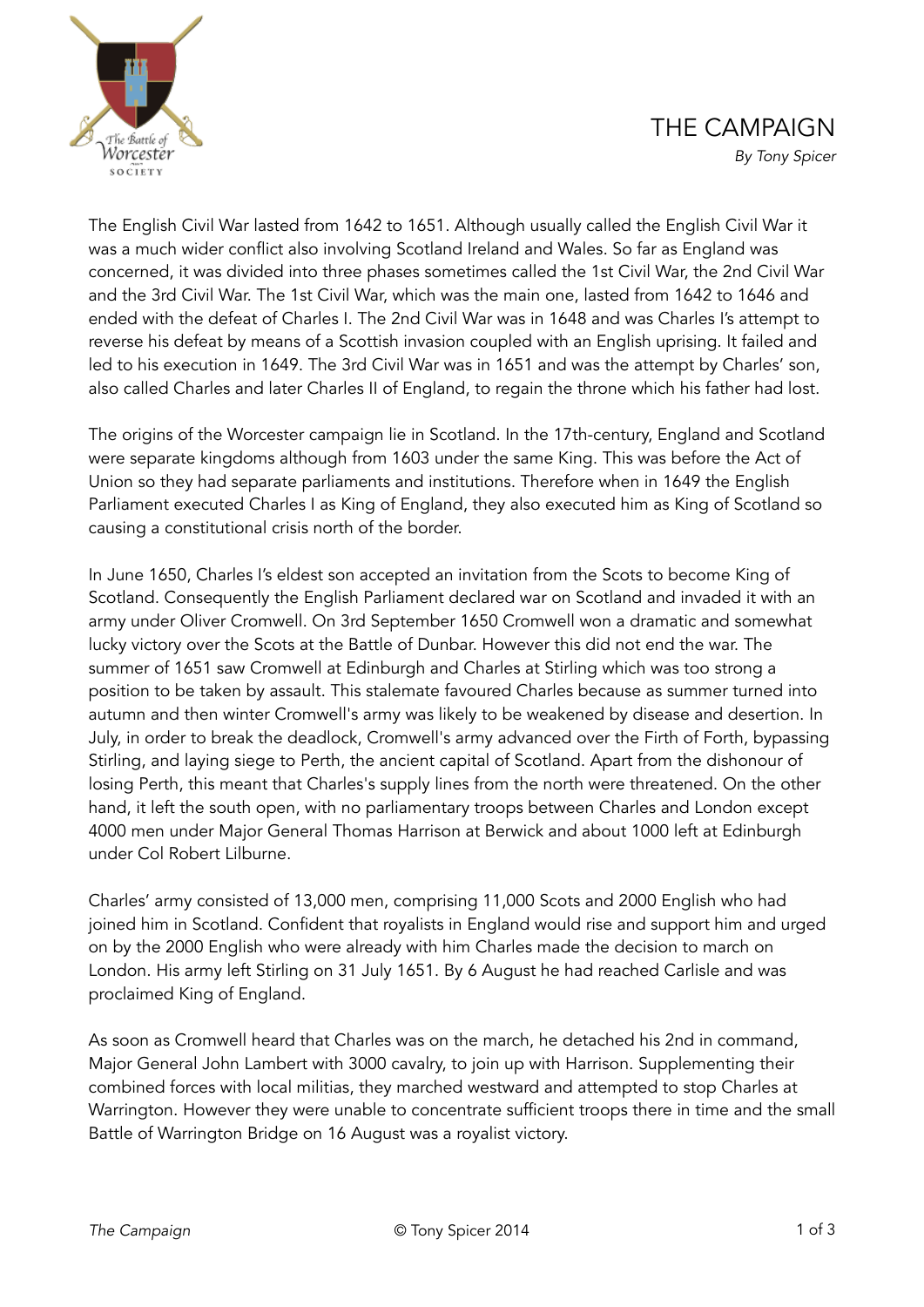At this point, Charles was beginning to receive support from English Royalists. The Earl of Derby joined him with 300 men from the Isle of Man and there was further assistance from the Manchester area, notably from Sir Thomas Tyldesley who raised a regiment of foot. These were not just the traditional cavaliers but also included moderates who had become embittered with the rule of Parliament. Charles reinforced them with a detachment from his own army and left them to raise recruits while he continued his march south.

The business of government in London was carried on by a powerful parliamentary committee called the Council of State. It was alarmed by Charles' march into England and ordered the town and county militias from all over central and southern England to assemble at Banbury and form a new army under the command of Lieutenant General Charles Fleetwood. This included the Worcester Militia, so long before Charles arrived in Worcester, the Worcester Militia had joined the parliamentary army at Banbury and consequently fought on the parliamentary side at the Battle of Worcester.

By the time Charles reached Lichfield, it was becoming apparent that a march directly on London would fail. In front of him was the parliamentary militia army. Behind them were the forces of Lambert and Harrison whose reverse at Warrington had done little damage and were able to follow Charles, interrupt his supplies and impede recruitment. Last but not least, Cromwell had left his subordinate, Major General George Monck, to continue the siege of Perth and was hurrying down the east side of England with the main Parliamentary army.

Charles needed a place where he could regroup and diverted to Worcester which had been a royalist stronghold throughout the 1st Civil War. He entered Worcester on 23 August 1651. Although he made efforts to improve the defences at Worcester, notably by rebuilding a fort which protected Sidbury Gate and naming it Fort Royal, he was initially concerned with increasing the size of his army. By controlling Worcester, he had opened one of the gateways into Wales and expected recruits from there and he also extended his occupation on the west side of the Severn southwards through Powick to Upton. In charge of the troops there was Major General Sir Edward Massey. Massey had been the parliamentary governor of Gloucester during the 1st Civil War but was a moderate who changed sides when he felt that things had gone too far. Charles hoped that Massey's status in the area would persuade like-minded men to join the royalist cause. Charles also organised a rally for the Worcester gentry at Pitchcroft Meadow just outside Worcester but although some attended such as Thomas Hornyold and Sir John Packington (and were heavily fined by Parliament afterwards for doing so), on the whole the rally was a disappointment. Worse news was to come for while this was going on, Derby and Tyldesley, who had collected a force of 1500 men, were defeated by Col Robert Lilburn on 25 August at the Battle of Wigan Lane. Derby and Tyldesley were marching from Preston to Manchester where they expected to be able to recruit a further 500 men and were followed by Lilburn. Instead of continuing to Manchester to augment their forces, they decided, for reasons which are not entirely clear, to turn and face Lilburn at Wigan. They were heavily defeated. Tyldesley was killed and Derby wounded. Although Derby managed to join Charles at Worcester with a few men, the important Battle of Wigan Lane put an end to any royalist reinforcements from the north-west.